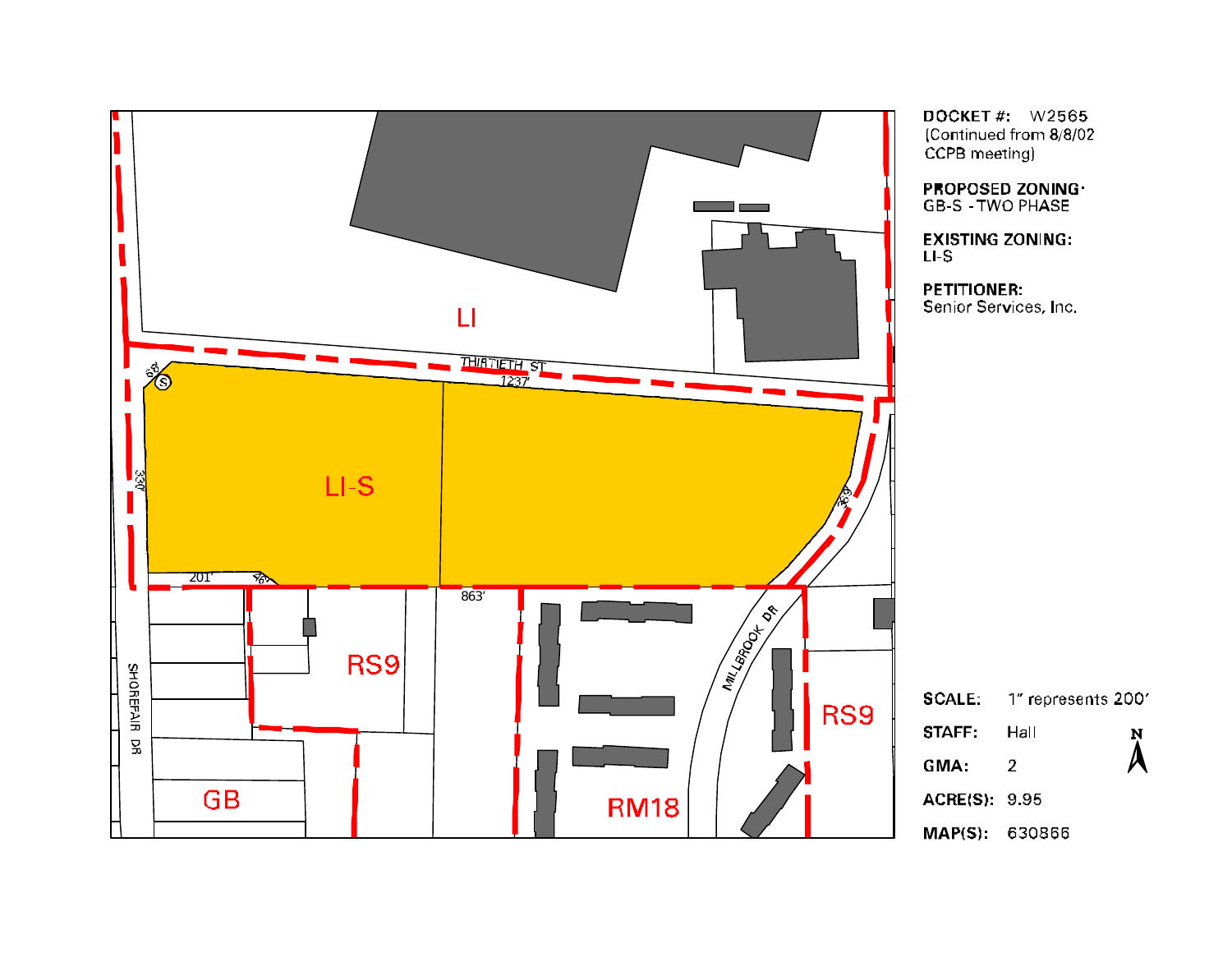September 20, 2002

Senior Services, Inc. c/o Richard Gottlieb, Executive Director 836 Oak Street Winston-Salem, NC 27101

## RE: ZONING MAP AMENDMENT W-2565

Dear Mr. Gottlieb:

The attached report of the Planning Board to the Board of Aldermen is sent to you at the request of the Aldermen. You will be notified by the City Secretary's Office of the date on which the Aldermen will hear this petition.

Sincerely,

A. Paul Norby, AICP Director of Planning

pc: City Secretary's Office, P.O. Box 2511, Winston-Salem, NC 27102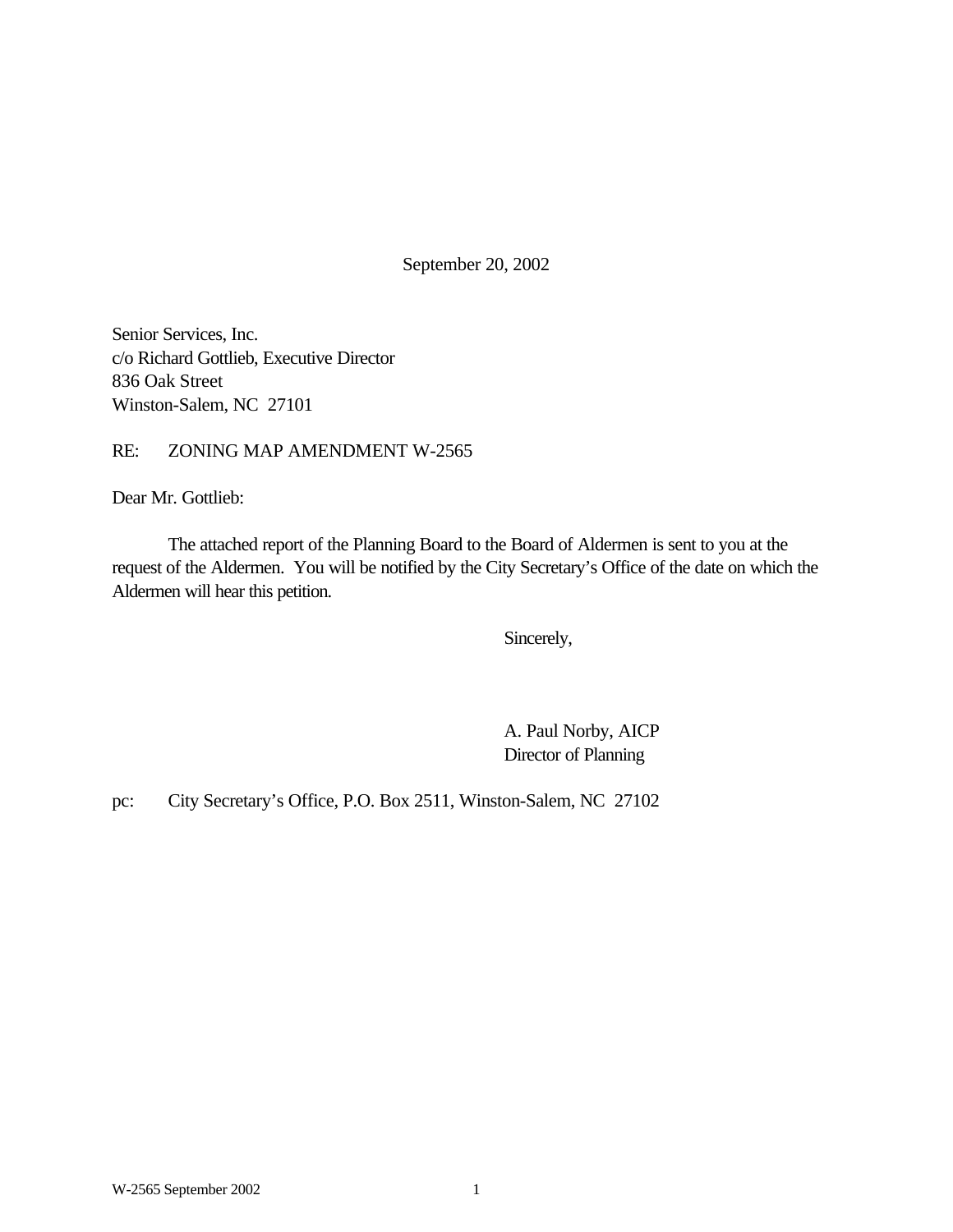# **ACTION REQUEST FORM**

**DATE**: September 20, 2002 **TO**: The Honorable Mayor and Board of Aldermen **FROM**: A. Paul Norby, AICP, Director of Planning

## **BOARD ACTION REQUEST**:

Request for Public Hearing on zoning map amendment of Senior Services, Inc.

**SUMMARY OF INFORMATION**:

Zoning map amendment of Senior Services, Inc. from LI-S (Parking Lot) to GB-S (Adult Day Care Center; Services, Personal; Offices, Miscellaneous; and Recreation Services, Indoor - TWO PHASE): property is located on the south side of Thirtieth Street between Shorefair Drive and Millbrook Road (Zoning Docket W-2565).

## **PLANNING BOARD ACTION**:

| <b>MOTION ON PETITION: APPROVAL</b> |                  |
|-------------------------------------|------------------|
| FOR:                                | <b>UNANIMOUS</b> |
| <b>AGAINST:</b>                     | <b>NONE</b>      |
| <b>EXCUSED:</b>                     | <b>FOLAN</b>     |
| <b>SITE PLAN ACTION:</b>            | <b>CONFORMS</b>  |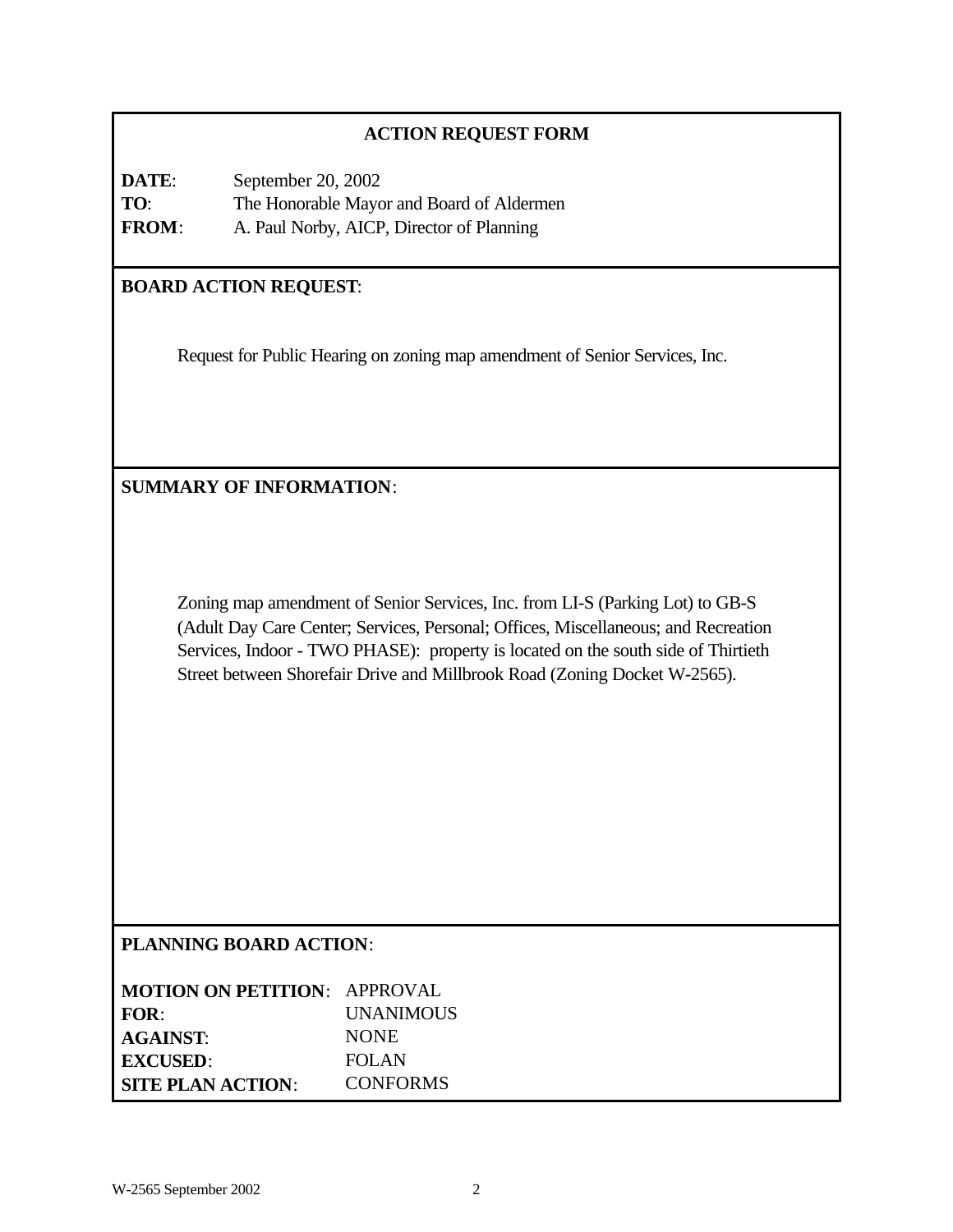#### CITY ORDINANCE - SPECIAL USE

Zoning Petition of Senior Services, Inc., Docket W-2565

AN ORDINANCE AMENDING THE WINSTON-SALEM CITY ZONING ORDINANCE AND THE OFFICIAL ZONING MAP OF THE CITY OF WINSTON-SALEM, N.C.

\_\_\_\_\_\_\_\_\_\_\_\_\_\_\_\_\_\_\_\_\_\_\_\_\_\_\_\_\_\_\_\_\_

BE IT ORDAINED by the Board of Aldermen of the City of Winston-Salem as follows:

Section 1. The Winston-Salem City Zoning Ordinance and the Official Zoning Map of the City

of Winston-Salem, N.C. are hereby amended by changing from LI-S (Parking Lot) to GB-S (Adult

Day Care Center; Services, Personal; Offices, Miscellaneous; and Recreation Services, Indoor - TWO

PHASE) the zoning classification of the following described property:

Tax Block 3407, Tax Lots 32B and 33D

Section 2. This Ordinance is adopted after approval of the site plan entitled Senior Services,

Inc. and identified as Attachment "A" of the Special Use District Permit issued by the Board of

Aldermen the day of day of the senior Services, Inc.

Section 3. The Board of Aldermen hereby directs the issuance of a Special Use District Permit pursuant to the Zoning Ordinance of the *Unified Development Ordinances* for a development to be known as Senior Services, Inc. Said Special Use District Permit and site plan with associated documents are attached hereto and incorporated herein.

Section 4. This Ordinance shall be effective from and after its adoption.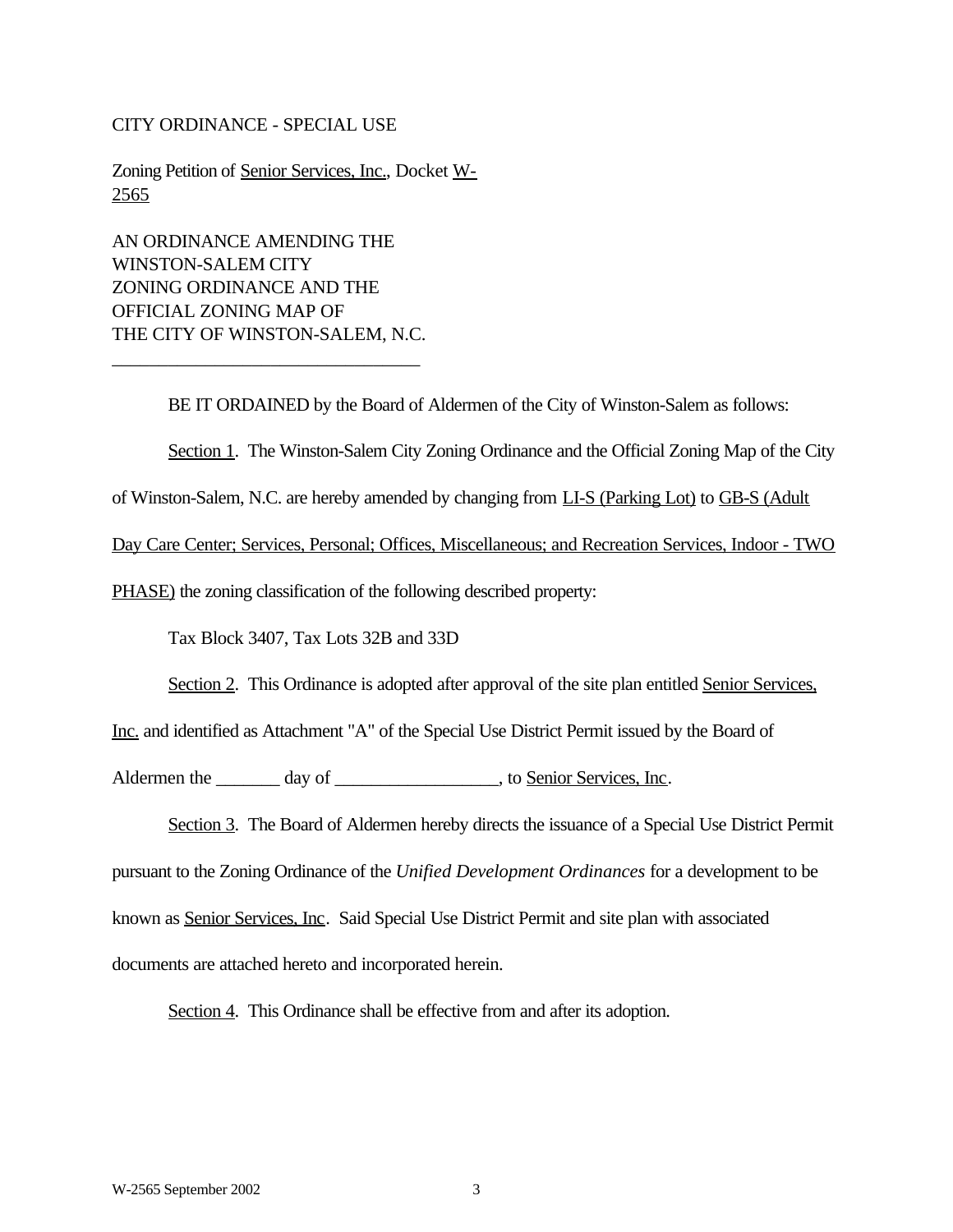## CITY - SPECIAL USE DISTRICT PERMIT

## SPECIAL USE DISTRICT PERMIT

Issued by the Board of Aldermen

of the City of Winston-Salem

The Board of Aldermen of the City of Winston-Salem issues a Special Use District Permit for

the site shown on the site plan map included in this zoning petition of Senior Services, Inc., (Zoning

Docket <u>W-2565</u>). The site shall be developed in accordance with the plan approved by the Board and

bearing the inscription: "Attachment A, Special Use District Permit for GB-S (Adult Day Care Center;

Services, Personal; Offices, Miscellaneous; and Recreation Services, Indoor - TWO PHASE),

approved by the Winston-Salem Board of Aldermen the day of  $\cdot$ 

20\_\_\_\_" and signed, provided the property is developed in accordance with requirements of the GB-S

zoning district of the Zoning Ordinance of the *Unified Development Ordinances*, the Erosion Control

Ordinance, and other applicable laws, and the following additional conditions be met:

## C **PRIOR TO THE ISSUANCE OF BUILDING PERMITS**

a. On site fire hydrant locations shall be approved by the City Fire Department in writing to the Inspections Division.

## C **PRIOR TO THE ISSUANCE OF OCCUPANCY PERMITS**

a. All required fire hydrants shall be installed in accordance with the City of Winston-Salem Fire Department.

## C **OTHER REQUIREMENTS**

- a. A Traffic Impact Study shall be submitted with Phase II design component.
- b. Signage shall be limited to monument type sign with a maximum height of five (5) feet; exact number of signs to be determined during Final Development Plan review.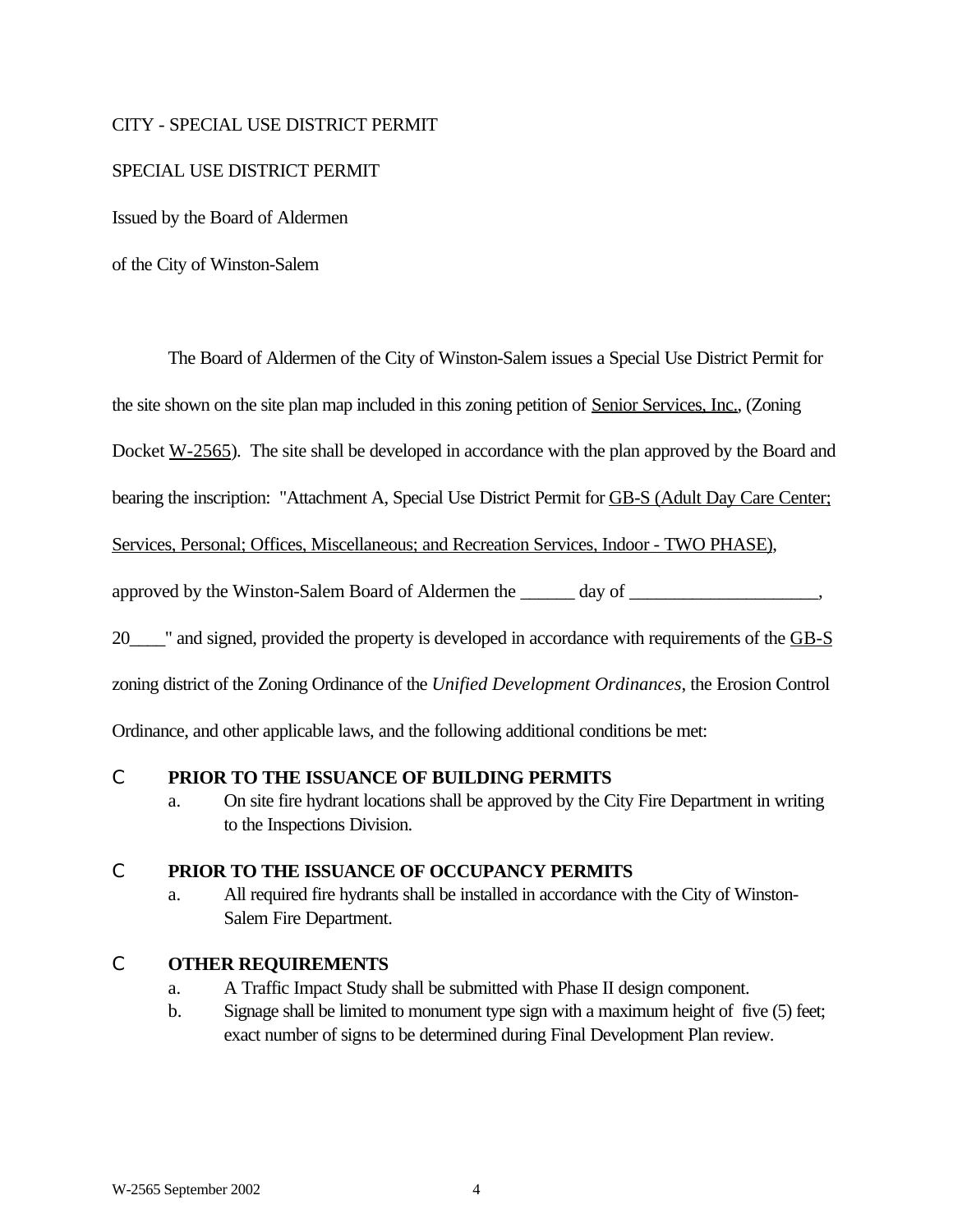# **ZONING STAFF REPORT**

**DOCKET #** W-2565 **STAFF:** S. Chad Hall

Petitioner(s): Senior Services, Inc. Ownership: Same

#### **REQUEST**

| From: | LI-S Limited Industrial (Parking Lot)                                      |
|-------|----------------------------------------------------------------------------|
| To:   | GB-S General Business (Adult Day Care Center; Services, Personal; Offices, |
|       | Miscellaneous; and Recreation Services, Indoor - TWO PHASE)                |

## **CONTINUANCE HISTORY**

The request was continued from the July 11, 2002 Planning Board Meeting at the request of the petitioner to pursue TWO PHASE rezoning.

Both general and special use district zoning were discussed with the applicant(s) who decided to pursue the zoning as requested.

Acreage: ±9.95 acres

## **LOCATION**

Street: South side of Thirtieth Street between Shorefair Drive and Millbrook Drive Jurisdiction: City of Winston-Salem Ward: North

## **SITE PLAN**

Proposed Use: Adult Day Care Center; Services, Personal; Offices, Miscellaneous; and Recreation Services, Indoor. Square Footage: To be determined through Phase II design and Traffic Impact Study analysis. Building Height: To be determined through Phase II design. Parking: To be determined through Phase II design. Bufferyard Requirements: Type II and III adjacent to RS-9 and RM-18. Vehicular Use Landscaping Standards Requirements: UDO standards apply.

## **PROPERTY SITE/IMMEDIATE AREA**

Existing Structures on Site: Site is developed as a parking lot. Adjacent Uses: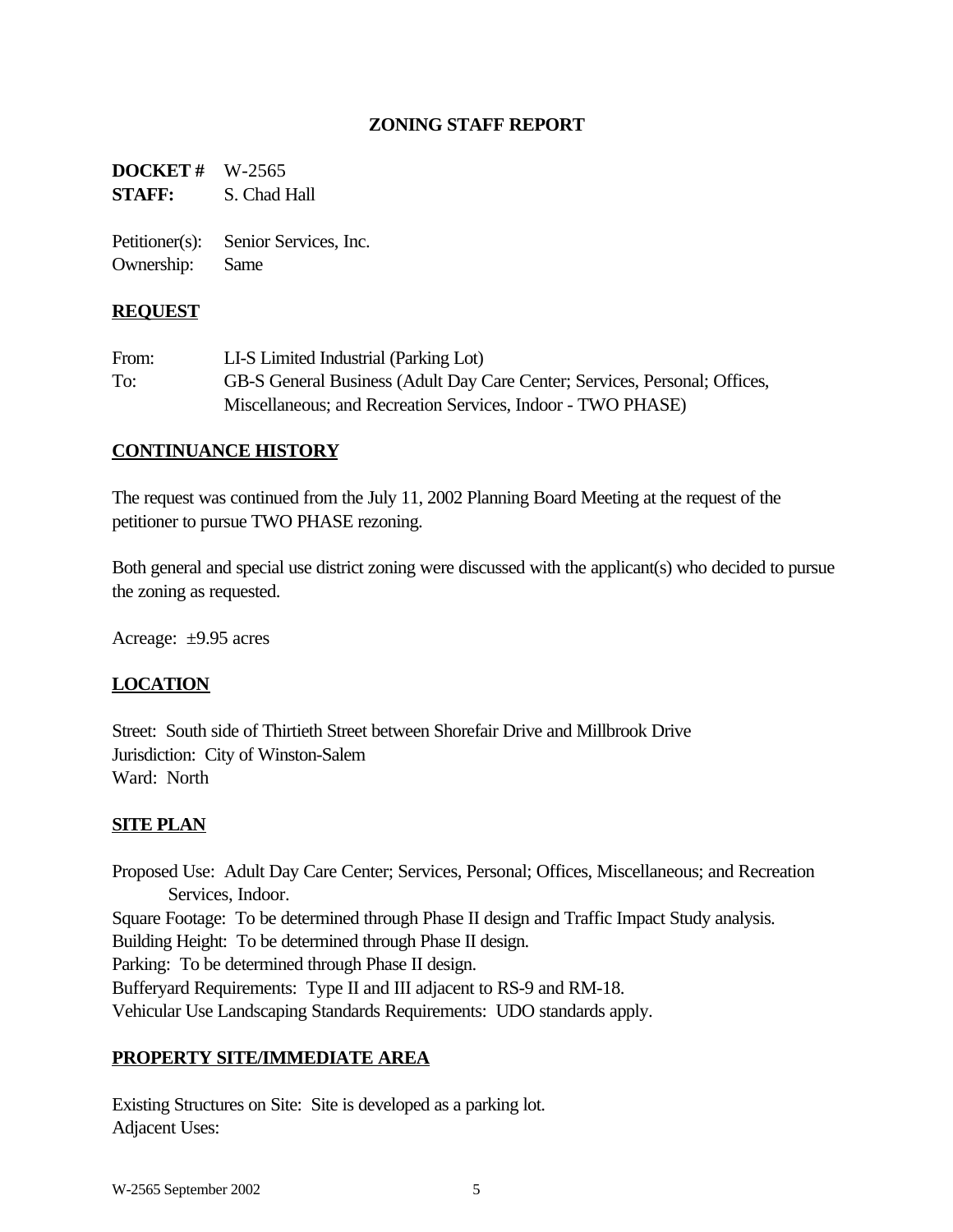| North -     | LI Limited Industrial - RJR facility.                  |
|-------------|--------------------------------------------------------|
| Northeast - | RM-12 Multifamily.                                     |
| East -      | RS-9 Single Family.                                    |
| South -     | RM-18, RS-9, and GB - Multifamily and Pine Hall Brick. |
| West -      | GB - Dixie Classic Fairgrounds.                        |

#### **GENERAL AREA**

Character/Maintenance: A mix of well maintained entertainment and industrial uses. Development Pace: Slow to moderate.

#### **PHYSICAL FEATURES/ENVIRONMENTAL REVIEW**

Impact on Existing Features: Current site is a large single parking lot with virtually no vegetation.

Topography: There is an approximate change in elevation on the subject property of 18' (from an approximate elevation of 978' in the northwest up to an approximate elevation of 996' in the northeast).

Vegetation/habitat: Site is currently 95% impervious (surface parking lot).

Wetlands: None - Walkertown and Rural Hall Quads.

Environmental resources beyond the site: Environmental resources should be improved by introducing vegetation to the site. The overall impervious coverage is should be reduced from

approximately 95% during the Final Development Plan.

Watershed: Site is not within the boundaries of a water supply watershed.

## **TRANSPORTATION**

Direct Access to Site: Thirtieth Street; Shorefair Drive; Millbrook Drive.

Street Classification: Thirtieth Street - minor thoroughfare; Shorefair Drive - minor thoroughfare; Millbrook Drive - local road

Average Daily Traffic Count/Estimated Capacity at Level of Service D (Vehicles per Day):

Thirtieth Street between Shorefair Drive and Greenway Drive = NC/13,400

Shorefair Drive between Thirtieth Street and Twenty-Seventh Street = NC/30,100

Trip Generation/Existing Zoning: LI-S

Surface parking lot - no trip generation numbers available

Trip Generation/Proposed Zoning: To be calculated with second phase design.

Sight Distance: Good.

Traffic Impact Study recommended: Phase II.

Sidewalks: Sidewalks exist on the south side of 30<sup>th</sup> Street, west side of Shorefair Drive, and both sides of Millbrook Drive.

Transit: Route 4 along Shorefair Drive; Route 7 along 30<sup>th</sup> Street and Millbrook Drive.

#### **HISTORY**

Relevant Zoning Cases: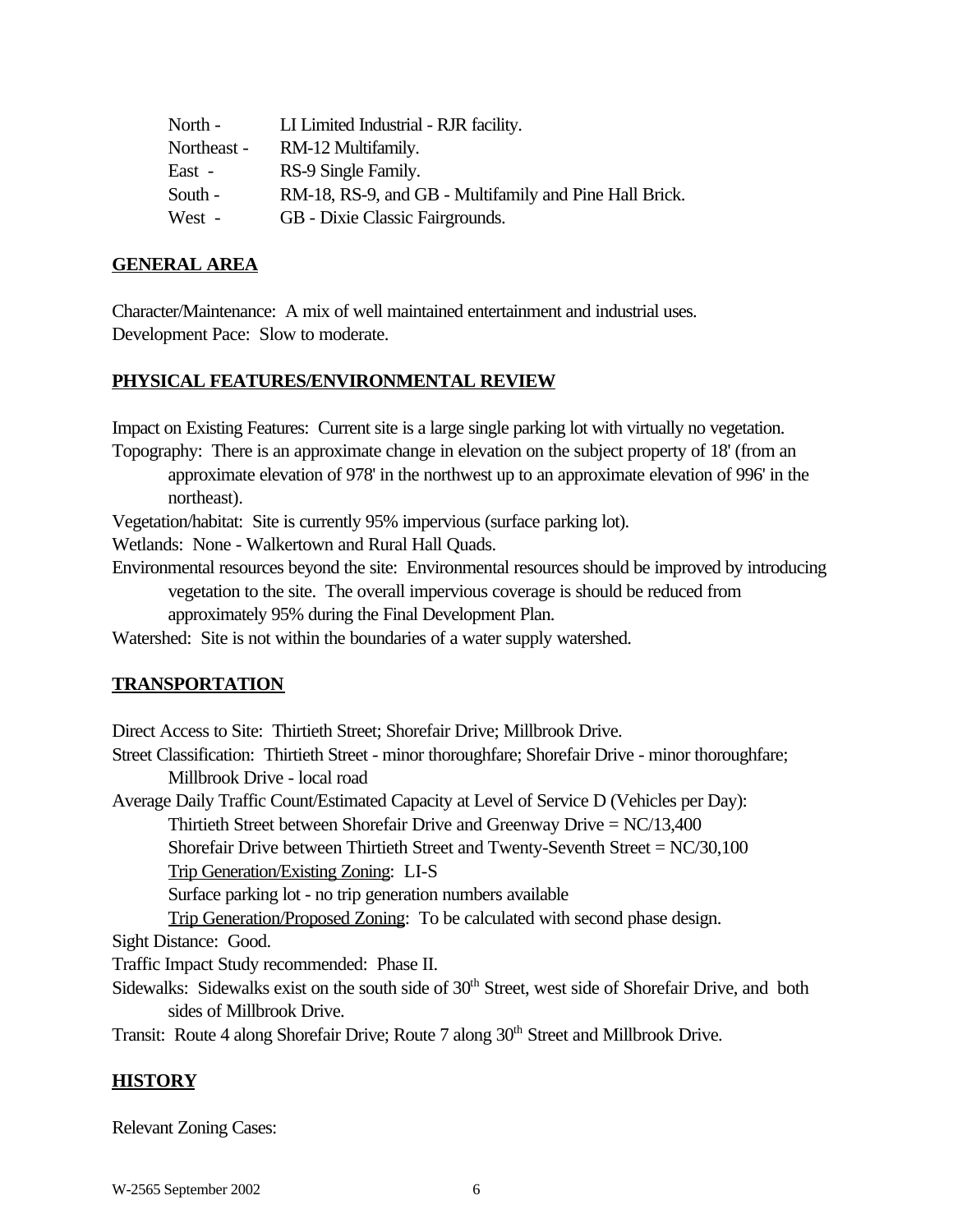- 1. W-2231; LO-S to Final Development Plan; approved November 8, 2001; south side of 27th Street/Coliseum Drive east of University Parkway; 0.86 acre; Planning Board and staff recommended approval.
- 2. W-2492; IP and RM-12 to HB; approved September 4, 2001; west side of University Parkway south of Cherry Street; Tract 1: 0.52 acre, Tract 2: 0.30 acre; Planning Board and staff recommended approval.
- 3. W-2225; RS-7 to LO-S; approved June 1, 1998; southeast corner of University Parkway/Cherry Street, and 27th Street; 1.21 acres; Planning Board and staff recommended approval.
- 2. W-2173; RS-7 to IP; approved September 2, 1997; southeast corner of 26th Street and Boneyard Road; 1.34 acres; Planning Board and staff recommended approval.
- 3. W-1815; I-2 to B-3; approved July 7, 1993; northeast corner of University Parkway and Deacon Blvd. and the north side of Baity Street east of University Parkway; 1.33 acres; Planning Board and staff recommended approval.

# **CONFORMITY TO PLANS**

GMP Area (*Legacy*): GMA 2, Urban Neighborhoods.

Relevant Comprehensive Plan Recommendation(s): Encourage quality infill development, greater residential densities where appropriate, neighborhood retail, and community services. Create communities that are friendly and accessible places for older adults and disabled people. Permit services near where people live including places of worship and other institutions in a manner that is compatible with surrounding uses, and provide retail and services uses within walking and bicycling distance of neighborhoods. Consider the needs of older adults and disabled people in the design and redesign of public facilities, and residential, commercial and institutional developments.

# **ANALYSIS**

The current request is to rezone 9.95 acres from LI-S to GB-S (Adult Day Care Center; Services, Personal; Offices, Miscellaneous; and Recreation Services, Indoor - TWO PHASE). The site is located on the south side of Thirtieth Street between Shorefair Drive and Millbrook Road. The first phase of this petition is for the approval of uses, the establishment of access points, and the establishment of any necessary site plan conditions which will apply to the Final Development Plan. Staff is supportive of the uses indicated as the first phase of this petition.

For the design portion, or Final Development Plan, staff would like to stress that we will be looking for strong relationships of buildings to the street and other buildings. In addition, connections to the surrounding neighborhood, especially to the south, will be of great importance. Parking should be minimized as part of the design and the provision of open space would be beneficial to the project as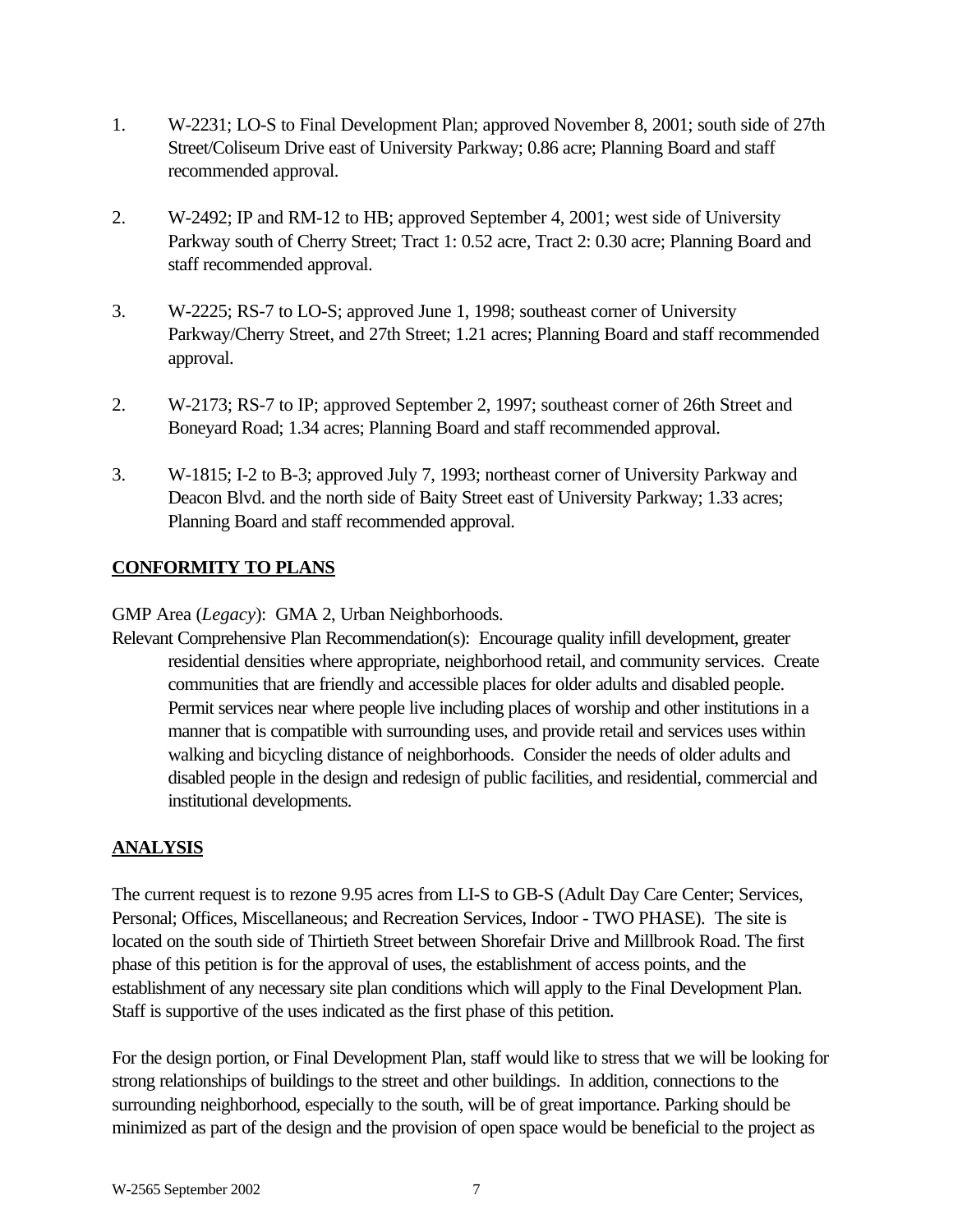well as to the surrounding neighborhood. To accomplish this, it is encouraged that a "campus type" master plan for the entire site be developed. Staff will be available to assist with the design should the petitioner desire.

# **FINDINGS**

- 1. The first phase of this petition is for the approval of uses, the establishment of access points, and site plan conditions which will apply to the Final Development Plan.
- 2. Staff will be looking for certain design elements as part of the second phase of this petition.
- 3. A Traffic Impact Study will be required with the submission of Phase II.

# **STAFF RECOMMENDATION**

## Zoning: **APPROVAL**.

Site Plan: Staff recommends the following conditions:

## C **PRIOR TO THE ISSUANCE OF BUILDING PERMITS**

a. On site fire hydrant locations shall be approved by the City Fire Department in writing to the Inspections Division.

# C **PRIOR TO THE ISSUANCE OF OCCUPANCY PERMITS**

a. All required fire hydrants shall be installed in accordance with the City of Winston-Salem Fire Department.

## **• OTHER REQUIREMENTS**

- a. A Traffic Impact Study shall be submitted with the Final Development Plan application.
- b. Signage shall be limited to monument type sign with a maximum height of five (5) feet; exact number of signs to be determined during Final Development Plan review.

# **PUBLIC HEARING**

FOR: None

AGAINST: None

# **WORK SESSION**

RJ Reynolds was a donor of land to the petitioner. As an employee of RJ Reynolds, Mr. Folan asked to be excused from consideration of this rezoning request to avoid any appearance of a conflict of interest, even though he had no involvement in the land donation. His request was granted.

MOTION: Philip Doyle moved approval of the map amendment.